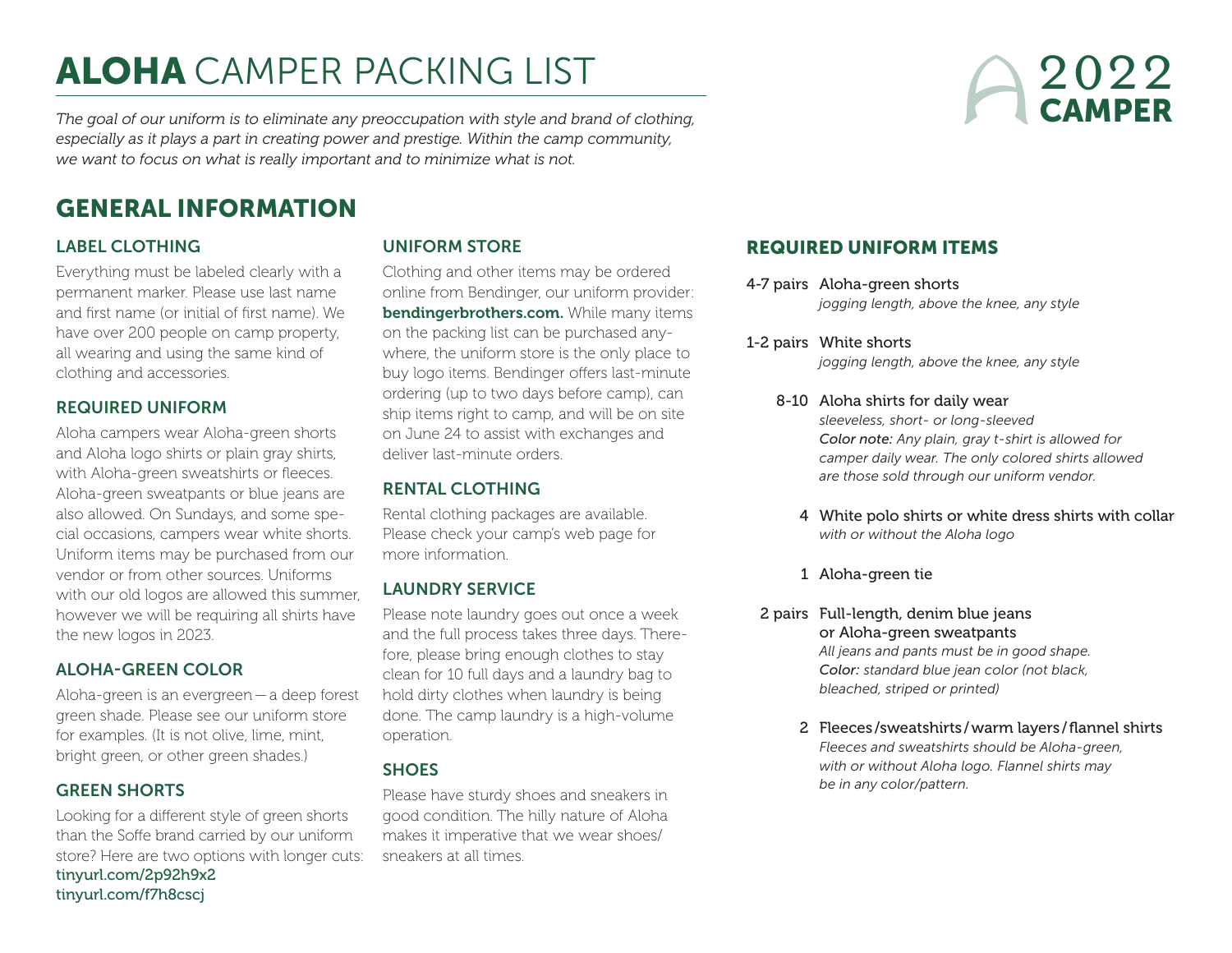# REQUIRED NON-UNIFORM ITEMS

*Including Swim & Rain Gear*

- 10-12 pairs Underwear
	- 3-5 Pajamas *1 warm pair for chilly nights*
- 10-12 pairs Socks *2 white pairs required for special events*
	- 2 Bathing suits
	- 1 Beach towel
	- 1 Lightweight raincoat
	- 2-3 sets Clothes for free dress days *casual shorts, casual sundress, etc.*

#### For full and second session campers:

- 1 pair Patterned or brightly colored socks *solid, striped, or patterned*
	- 1 Solid, colored t-shirt *v-neck, crew, tank*

# **SHOES**

- 1-2 pairs Sneakers or tennis shoes *for everyday wear*
	- 1 pair Hiking boots or similar sturdy sneakers *or "low hikers," optional, for trips*
	- 1 pair Waterproof boots
	- 1 pair Flip flops *optional, for use in shower and swim area only*
		- Water shoes, crocs, or old sneakers *optional, that can get wet on trips, must be closed-toe and stay securely on feet*

# OTHER ESSENTIALS

- 10 Cloth face masks (two layers) *These must be cloth so they can be laundered each week. Even vaccinated campers need to bring masks. These masks fit kids and small adults well: [tinyurl.com/5h4jknp3](https://www.amazon.com/Gildan-Reusable-Everyday-2-layer-Cotton/dp/B088YYYWKG/ref=sr_1_7?crid=R8T6E6V63EFG&keywords=reusable+white+cotton+face+masks&qid=1647516527&sprefix=reuseable+white+cotton+face+masks%2Caps%2C73&sr=8-7)*
	- 2 Bath towels
	- 2 Face cloths
	- 1 Laundry bag with drawstring
	- 1 Sun hat or visor *visor available for purchase at camp*
	- 1 Flashlight or headlamp and extra batteries
	- 1 Water bottle *available for purchase at camp*
- 3-4 Warm blankets
- 2 sets Sheets *flat or flat & fitted, twin/single or cot*
	- 1 Pillow
	- 2 Pillowcases
	- 1 Trunk or footlocker *recommended size: 32" x 18" x 13.5" [tinyurl.com/2s4xh28x](https://tinyurl.com/2s4xh28x)*

 Pens, paper, envelopes, stamps, addresses for family and friends

 Bug repellent and sunscreen *no aerosols please*

ALL TOILETRIES: soap & dish, shampoo and conditioner, toothbrush & paste, deodorant, menstrual products,\* etc. OPTIONAL: a container to store and carry everything in. Example shower caddies here: [tinyurl.com/yhpyxks5](http://tinyurl.com/yhpyxks5) and here: [tinyurl.com/5cahuk8p](https://tinyurl.com/5cahuk8p)

*\* Campers who menstruate should have their own products to keep in their tent that are the brands and style they prefer. All of our bathrooms away from the tent field are equipped with pads and tampons that they are invited to use so that they don't need to worry about carrying supplies around with them, or racing back to the tent in between activities. Our health house also has an ample supply of menstrual products. For campers who have not started menstruating but might start at camp, we have pads and tampons available. Our nurse and health house assistants are also more than happy to answer any questions, handling situations with sensitivity and discretion.*